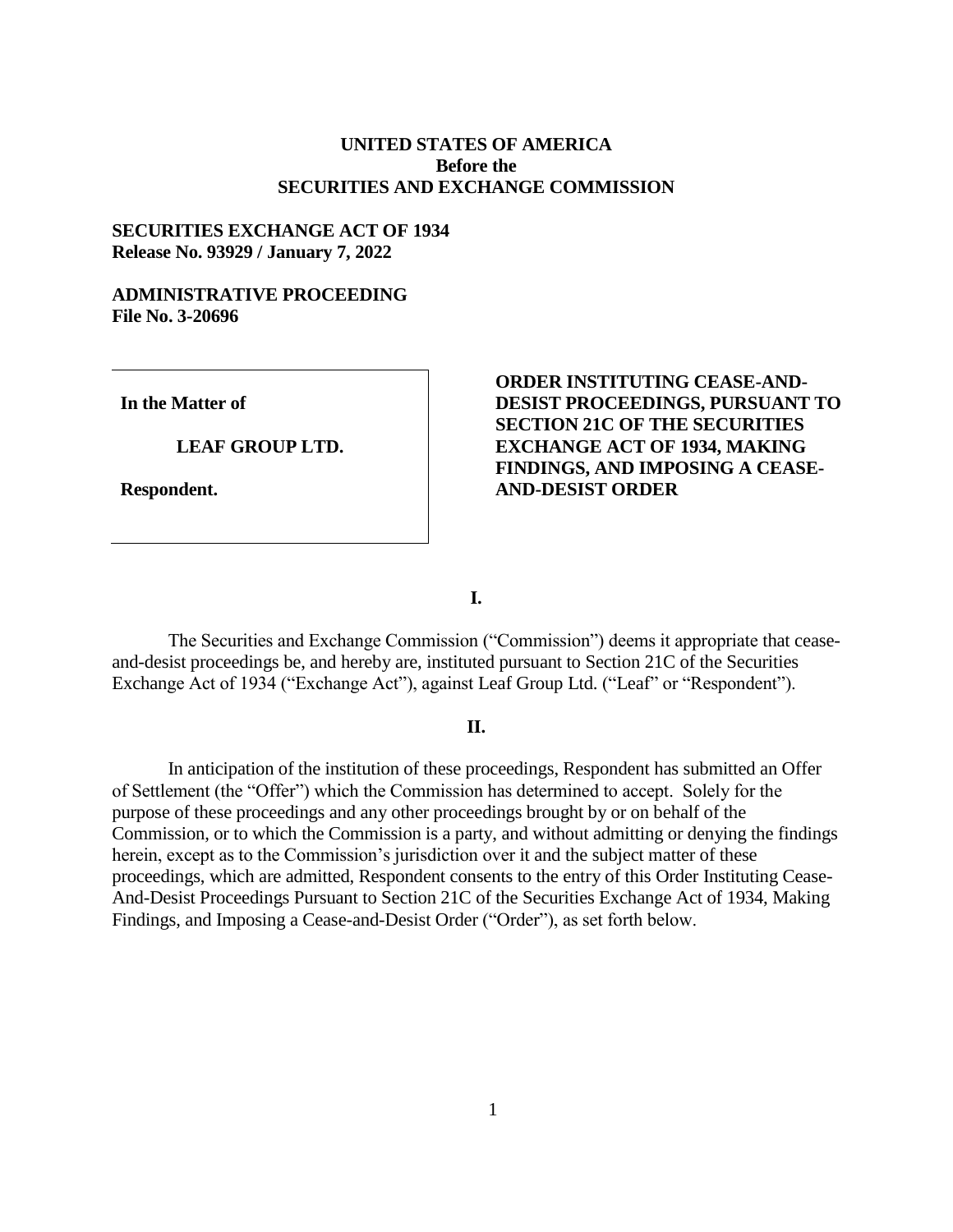### **III.**

On the basis of this Order and Respondent's Offer, the Commission finds that:

### **Summary**

1. During 2019 and 2020, Leaf did not adequately evaluate and disclose certain material information regarding the independence of members of its board of directors, the independence of board committees, and the existence of interlocking relationships between its directors and executive officers. This resulted in material misstatements and omissions in certain of its public filings. In connection with this conduct, Leaf violated Sections 13(a) and 14(a) of the Exchange Act and Rules 12b-20, 13a-1, 13a-11, 13a-15(a), 14a-3, and 14a-9 thereunder.

#### **Respondent**

2. Leaf, a Delaware corporation headquartered in Santa Monica, California, is a digital media and e-commerce company that owns and operates consumer websites focused on "lifestyle" categories including health and art. Prior to Leaf's acquisition in June 2021 by a publicly traded education and media company, Leaf's common stock was registered with the Commission pursuant to Section 12(b) of the Exchange Act and traded on the New York Stock Exchange ("NYSE"). During the relevant period, Leaf reported information regarding director independence, committee independence, and interlocking relationships in its annual proxy statements, incorporating that information by reference into its annual reports on Forms 10-K, and also reported independence information in current reports on Form 8-K.

#### **Background**

#### **Disclosure Requirements Regarding Director Independence and Interlocking Relationships**

3. Item 407 of Regulation S-K requires identification in Schedule 14A proxy statements and Forms 10-K of each of the issuer's directors who is independent under the independence standards of the national securities exchange on which the issuer's securities are listed. If the issuer uses its own definitions for determining whether members of specific boardof-director committees are independent, Item 407 of Regulation S-K also requires the issuer to disclose whether these definitions are available to security holders on the registrant's website and, if not, include a copy of the definitions in an appendix to the issuer's proxy statement. Moreover, if during the last completed fiscal year an executive officer of the issuer served as a member of the compensation committee of another entity, one of whose executive officers served as a director of the issuer, Item 407 of Regulation S-K requires a description of the relationship, under the caption: "Compensation Committee Interlocks and Insider Participation."

4. The independence standards of the NYSE (the national securities exchange on which Leaf's securities were listed during the relevant period) are set forth in Section 303A.02 of the NYSE Listed Company Manual. These standards state, *inter alia,* that a director is *not*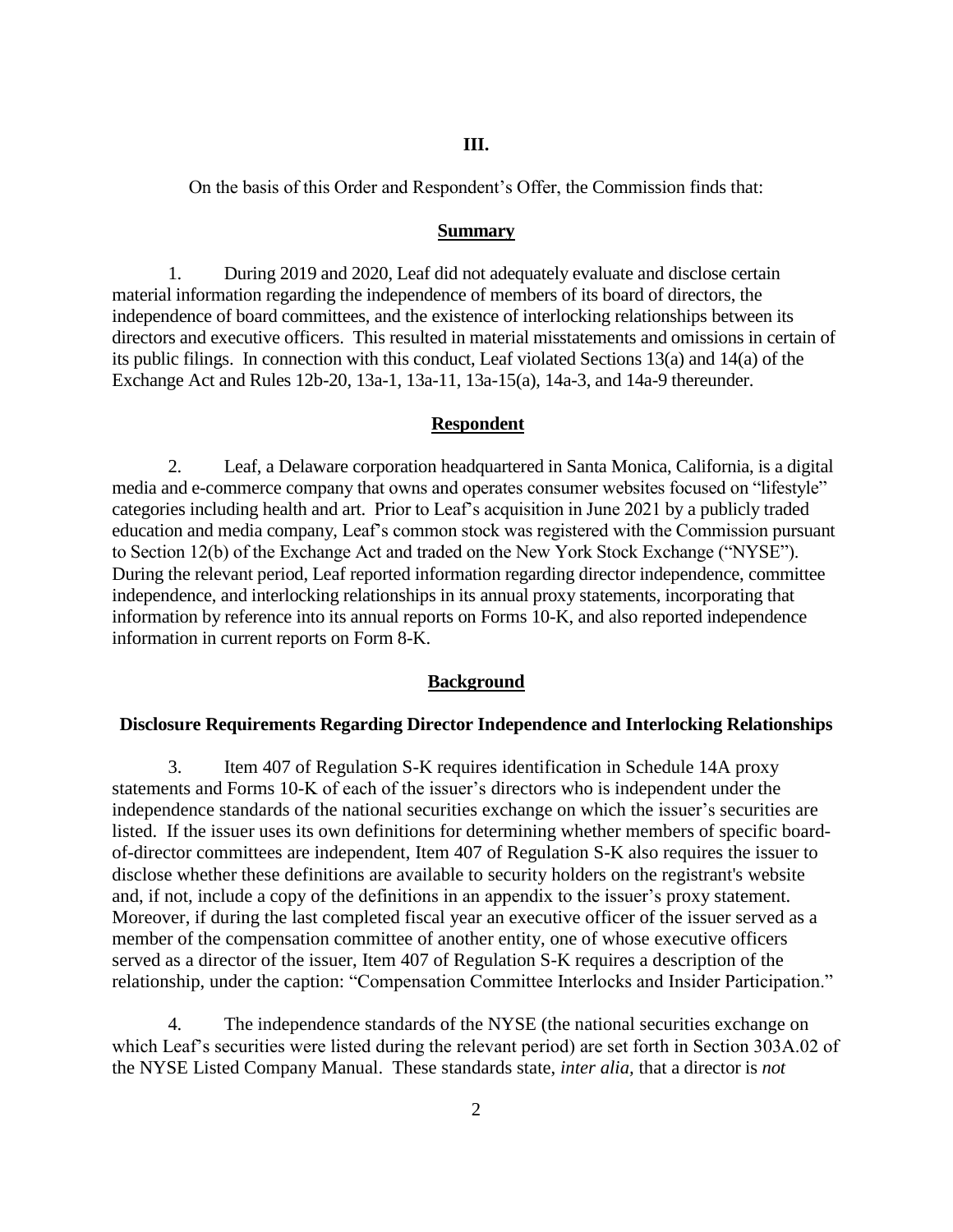independent if the director is, or has been within the last three years, employed as an executive officer of another company where any of the listed company's present executive officers at the same time serves or served on that company's compensation committee. The NYSE may issue public reprimand letters to companies that violate its listing standards and may also suspend or delist such companies.

# **Leaf Made Materially Inaccurate Statements and Failed to Disclose Certain Material Information Regarding the Independence of Directors and Committees, and Regarding the Existence of Interlocking Relationships**

5. Prior to its May 2019 annual shareholder meeting, Leaf averted a contested election by publicly announcing that it would conduct a review of its strategic alternatives, including a possible sale of the company, and by appointing a new, independent director ("New Director") to Leaf's board of directors, with a term expiring in May 2020. Before authorizing the filing of Leaf's Schedule 14A proxy statement in April 2019, Leaf's board determined that the New Director was "an 'independent' director within the meaning of the listing standards of the New York Stock Exchange and the rules of the Securities and Exchange Commission." After the annual shareholder meeting, Leaf's board appointed the New Director as chair of a newly formed "independent committee" authorized to oversee Leaf's previously announced review of strategic alternatives ("Strategic Review Committee"). However, in September 2019, the New Director became CFO of a third-party public company on whose board and compensation committee Leaf's CEO also served. At this time, a compensation committee interlock, thus, existed between the New Director and Leaf's CEO, and the New Director was no longer independent under the independence standards of the NYSE.

6. On March 16, 2020, Leaf filed a Form 10-K for its fiscal year ended December 31, 2019 ("2020 Form 10-K"). The Form 10-K stated that Leaf was incorporating by reference required information concerning director independence and compensation committee interlocks that would assertedly be set forth in Leaf's forthcoming Schedule 14A proxy statement, to be filed with repect to its 2020 annual shareholder meeting. On April 20, 2020, Leaf filed its Schedule 14A proxy statement ("2020 Proxy Statement") and announced that the annual meeting would be held on May 18, 2020. Leaf's board nominated the New Director and one additional incumbent director for election and requested proxies for the shareholder vote to be held at the annual meeting.

7. Despite the New Director's taking the aforementioned CFO position in September 2019, and the resulting interlock, the 2020 Proxy Statement materially misstated that, other than Leaf's own CEO (who served as a non-independent director), all of Leaf's board members, including the New Director, were "independent" and "independent under NYSE listing standards." The 2020 Proxy Statement also materially misstated that all of Leaf's standing board committees, including the Strategic Review Committee chaired by the New Director and tasked with "the responsibility for ... leading the comprehensive review of strategic alternatives we publicly announced in April 2019," were "comprised solely of directors who are considered independent under all applicable NYSE listing standards." Lastly, under the caption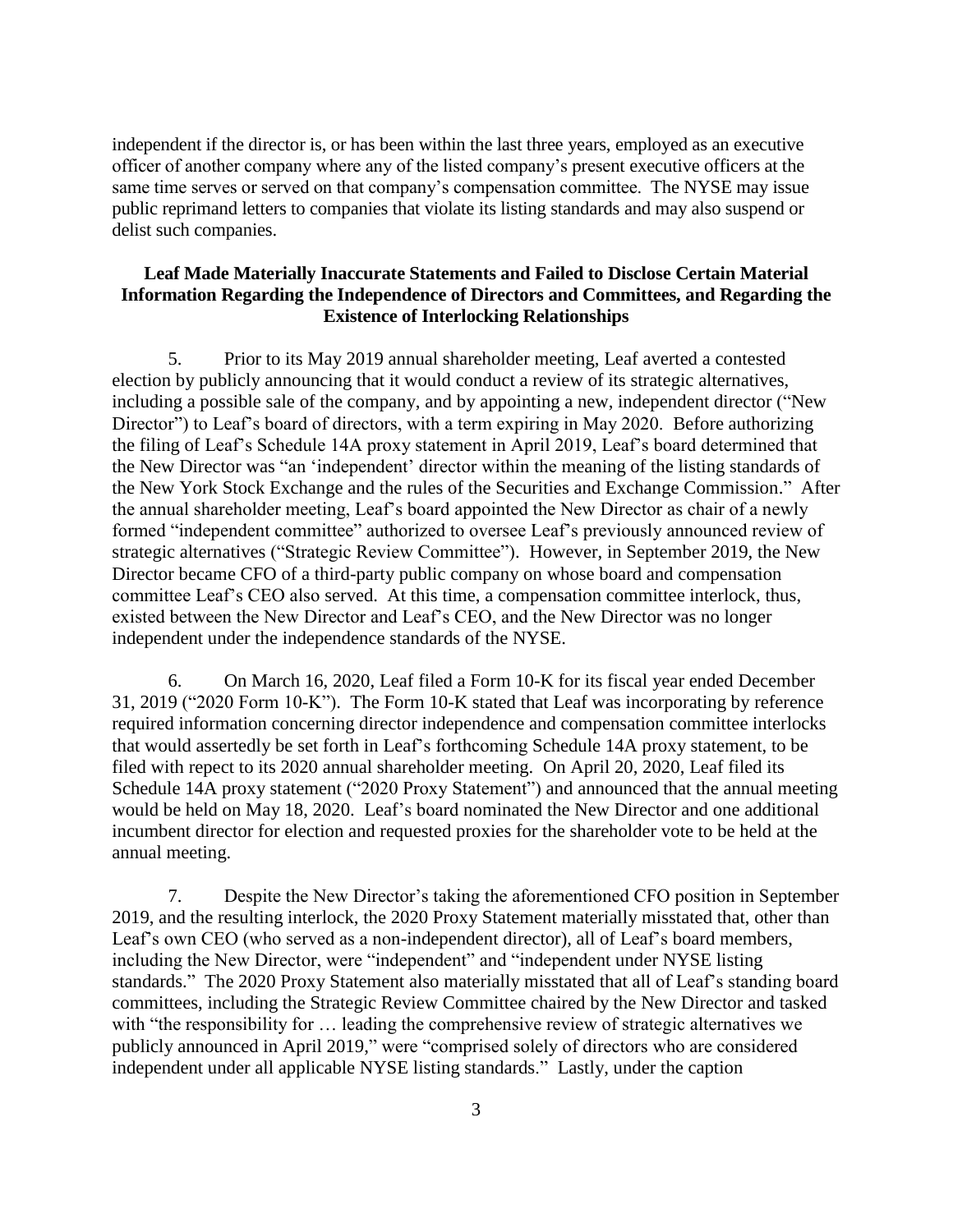"Compensation Committee Interlocks and Insider Participation," the 2020 Proxy Statement materially misstated that "[n]o interlocking relationships [(i)] exist, or [(ii)] at any time during fiscal 2019 existed, between any member of our Board … and any member of the board of directors or compensation committee of any other company." All of these misstatements were also incorporated by reference into Leaf's previously filed 2020 Form 10-K.

8. The Leaf board's two nominees were the only director candidates nominated in connection with Leaf's 2020 director election. At the annual meeting, the New Director and the board's other nominee were elected to new terms, but voting shareholders withheld from each approximately 39% of votes cast.

9. On May 20, 2020, Leaf filed a Form 8-K ("May Form 8-K") with an attached press release announcing the conclusion of Leaf's strategic review and materially misstating that the Strategic Review Committee had "consist[ed] of independent directors." Although Leaf believed that all of the directors on the committee were independent under Delaware law, the May Form 8-K did not reference any alternative definition for "independence" different from the NYSE standards previously referenced in Leaf's 2020 Proxy Statement and Form 10-K.

10. On July 15, 2020, Leaf filed another Form 8-K ("July Form 8-K"), disclosing that the New Director had been appointed to Leaf's audit committee in May 2020 but that the committee was later reconstituted on July 13, 2020 because the New Director was "unable to serve on the Committee under applicable NYSE rules." The July Form 8-K further stated that Leaf's audit committee had not convened during the New Director's "brief tenure" on the committee. However, the July Form 8-K omitted material information that the reason that the New Director was "unable to serve" on the audit committee was that NYSE listing standards require audit committee members to be, *inter alia,* "independent" under the NYSE standards, *see*  NYSE Listed Company Manual, Section 303A.07, and, contrary to Leaf's prior disclosures, the New Director was not "independent" under these standards.

### **Leaf Did Not Maintain Disclosure Controls Concerning Director Independence and Interlocking Relationships**

11. Leaf did not maintain disclosure controls or procedures to identify and analyze potential director independence and interlock issues for disclosure in its proxy statements, Forms 10-K, and Forms 8-K during 2019 and 2020. Certain of Leaf's procedures failed, resulting in the company not collecting information from directors that would reasonably have been expected to elicit information from which the company could have assessed director independence and compensation committee interlock disclosures requirements for its 2020 Form 10-K and 2020 Proxy Statement. For example, Leaf did not send and/or collect independence questionnaires from its CEO and the New Director in advance of drafting the 2020 Proxy Statement, even though it had done so in advance of drafting the prior year's proxy statement. Additionally, Leaf did not have a procedure for complying with its written Code of Business and Ethics, which required Leaf to present director conflicts to its board of directors for potential waiver and disclosure. The New Director and Leaf's CEO each separately asked Leaf's counsel, by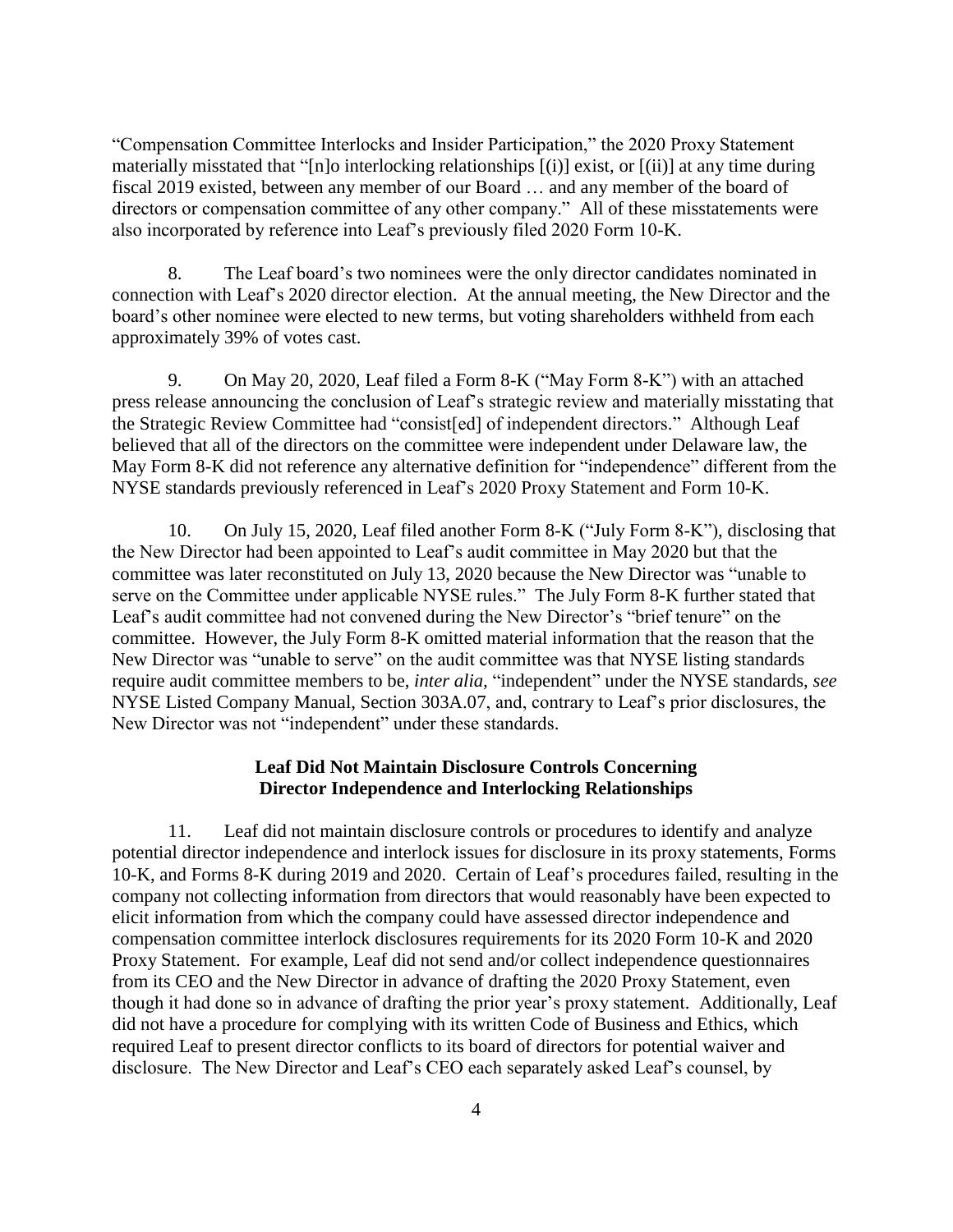September 2019, whether the New Director's CFO position posed an independence problem, but the matter was not presented to Leaf's board for consideration and potential disclosure as a conflict of interest.

12. Moreover, Leaf's board did not consider or pass a resolution determining which of its directors qualified as "independent" under NYSE listing standards until after its 2020 annual meeting even though the 2020 Proxy Statement materially misstated that it had already made such a determination. Also, Leaf's board passed a resolution appointing the New Director to Leaf's audit committee in May 2020 without a contemporaneous collection or review of information to determine the New Director's "independence" under NYSE standards, instead relying on Leaf's outdated review from 2019.

### **Violations and Findings**

13. As a result of the conduct described above, the Commission finds that Leaf violated Exchange Act Rule 13a-15(a), which requires every issuer of a security registered pursuant to Section 12 of the Exchange Act to maintain disclosure controls and procedures designed to ensure that information required to be disclosed by the issuer is included in the reports that it files.<sup>1</sup>

14. As a result of the conduct described above, the Commission finds that Leaf violated Section 13(a) of the Exchange Act and Rules 13a-1, 13a-11, and 12b-20 thereunder, which require every issuer of a security registered pursuant to Section 12 of the Exchange Act to file with the Commission information, documents, annual reports, and current reports as the Commission may require, and mandate that statements and reports contain such further material information as may be necessary to make the required statements not misleading.

15. As a result of the conduct described above, the Commission finds that Leaf violated Section 14(a) of the Exchange Act and Rule 14a-3 thereunder, which prohibit the use of proxy statements omitting information required to be included by Schedule 14A, including director independence and compensation committee interlock disclosures pursuant to Item 407 of Regulation S-K, and Rule 14a-9, which prohibits the use of proxy statements containing any statement which, at the time and in the light of the circumstances under which it is made, is false or misleading with respect to any material fact, or which omits to state any material fact necessary in order to make the statements therein not false or misleading.

 $\overline{a}$ 

 $1$  Rule 13a-15(e) defines "disclosure controls and procedures" as "controls and other procedures of an issuer that are designed to ensure that information required to be disclosed by the issuer in the reports that it files or submits under the [Exchange] Act … is recorded, processed, summarized and reported, within the time periods specified in the Commission's rules and forms."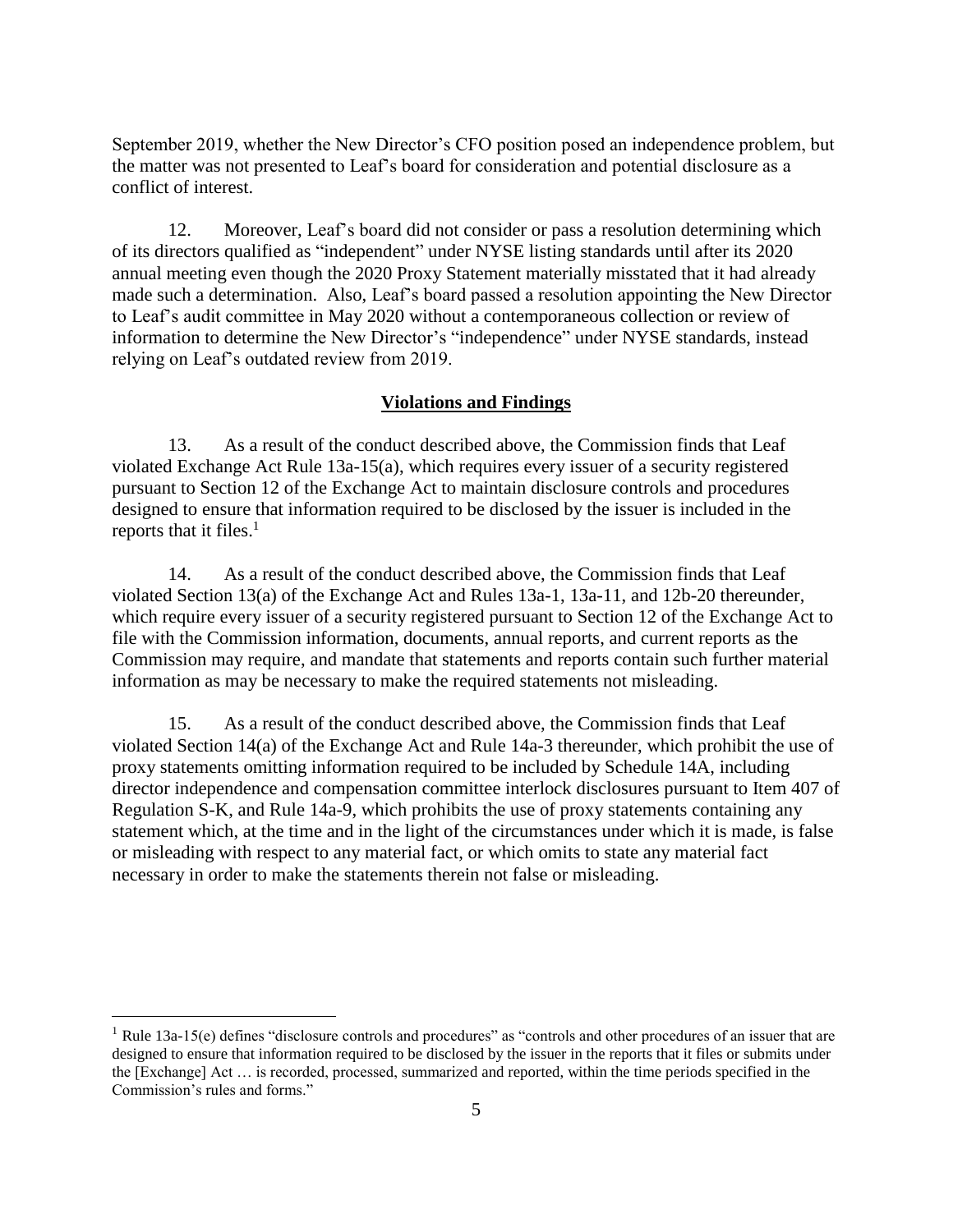# **Cooperation**

16. The Commission has considered the cooperation that Leaf afforded the Commission staff.

## **IV.**

In view of the foregoing, the Commission deems it appropriate to impose the sanctions agreed to in Respondent's Offer.

Accordingly, it is hereby ORDERED that:

A. Pursuant to Section 21C of the Exchange Act, Respondent cease and desist from committing or causing any violations and any future violations of Sections 13(a) and 14(a) of the Exchange Act and Rules 12b-20, 13a-1, 13a-11, 13a-15(a), 14a-3, and 14a-9 therunder.

B. Respondent shall, within 14 days of the entry of this Order, pay a civil money penalty in the amount of \$325,000 to the Securities and Exchange Commission for transfer to the general fund of the United States Treasury, subject to Exchange Act Section 21F(g)(3). If timely payment is not made, additional interest shall accrue pursuant to 31 U.S.C. §3717.

C. Payment must be made in one of the following ways:

- (1) Respondent may transmit payment electronically to the Commission, which will provide detailed ACH transfer/Fedwire instructions upon request;
- (2) Respondent may make direct payment from a bank account via Pay.gov through the SEC website at [http://www.sec.gov/about/offices/ofm.htm;](http://www.sec.gov/about/offices/ofm.htm) or
- (3) Respondent may pay by certified check, bank cashier's check, or United States postal money order, made payable to the Securities and Exchange Commission and hand-delivered or mailed to:

Enterprise Services Center Accounts Receivable Branch HQ Bldg., Room 181, AMZ-341 6500 South MacArthur Boulevard Oklahoma City, OK 73169

Payments by check or money order must be accompanied by a cover letter identifying Leaf as a Respondent in these proceedings, and the file number of these proceedings; a copy of the cover letter and check or money order must be sent to Jeffrey P. Weiss, Assistant Director, Enforcement Division, Securities and Exchange Commission, 100 F St., N.E, Washington, DC 20549.